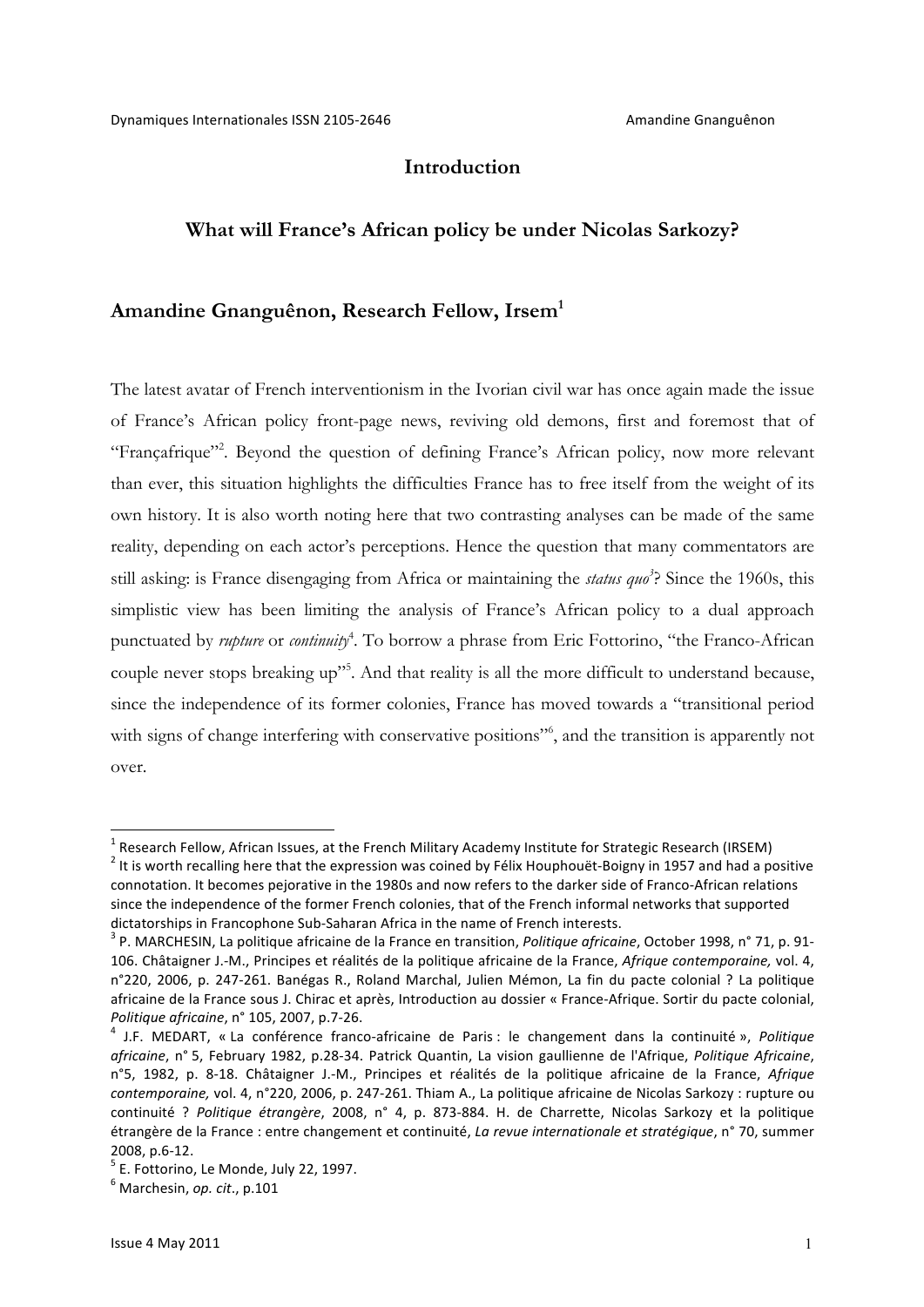This theme was chosen based on a general assessment already made in 2007<sup>7</sup> that is not peculiar to the period *Dynamiques Internationales* is focusing on (2007-2011). Within academia, the public debate about French policy in Africa, its direction and its failure, is almost nonexistent<sup>8</sup>. The limited interest in France's African policy as an object of analysis for the sociology of international relations participates in this lack of critical thinking. Deciphering France's policy in Africa thus remains a major challenge for the social sciences. This volume intends to contribute to the reflection on a French policy in transition, always criticized for its lack of clarity and its apparent lack of vision in the short and medium term. Based on this observation, this issue will adopt a nuanced approach to understand what is really "new" in France's African policy under Nicolas Sarkozy. The goal is not only to criticize, but also to propose an analysis of France's African policy since 2007, without overshadowing its links with the past. The question is whether the French President has today the freedom of action necessary to implement a policy that was intended to break with the past $\degree$ .

# **Different ways to interpret France's African policy**

If one uses, for the sake of convenience, the dichotomy rupture/continuity, Nicolas Sarkozy's African policy can be understood in three different ways: though his speeches, through his actions and by interpreting his speeches and actions. On that last point, France's policy towards Africa seems all the more confusing, and thus open to criticism, in view of the fact that its deeds are sometimes at odds, if not in total opposition, with its words. It is these tangled levels of understanding that make the analysis of France's African policy all the more difficult.

# *Speeches, first symbols of rupture*

During his presidential campaign, Nicolas Sarkozy said he would "build a new relationship, sanitized, uncomplicated, balanced, freed from the wrecks of the past and of the obsolescence

<sup>&</sup>lt;sup>7</sup> Banégas, Marchal, Mémon, *op. cit*.<br><sup>8</sup> There are a few exceptions, most notably in the journal *Politique africaine* : La France en Afrique, *Politique* africaine, n°5, March 1982 ; Mitterrand et l'Afrique, *Politique africaine*, n°58, June 1995 ; France-Afrique : sortir du Pacte colonial, *Politique africaine*, n°105, March 2007 ; See also the publications of Jean-François Bayart (http://www.ceri-sciencespo.com/cerifr/cherlist/bayart.php,) see also the site of Médiapart, Quelle politique africaine pour la France ? http://www.mediapart.fr/club/blog/jean-francois-bayart/251010/quelle-politiqueafricaine-pour-la-france, accessed on April 15, 2011.<br><sup>9</sup> On this point, see the declaration of Mr. Nicolas Sakozy, Minister of the Interior and of spatial planning, on

democracy in Benin and the establishment of new relations between France and Africa, Cotonou, May 19, 2006: http://discours.vie-publique.fr/notices/063001811.html, accessed on April 15, 2011.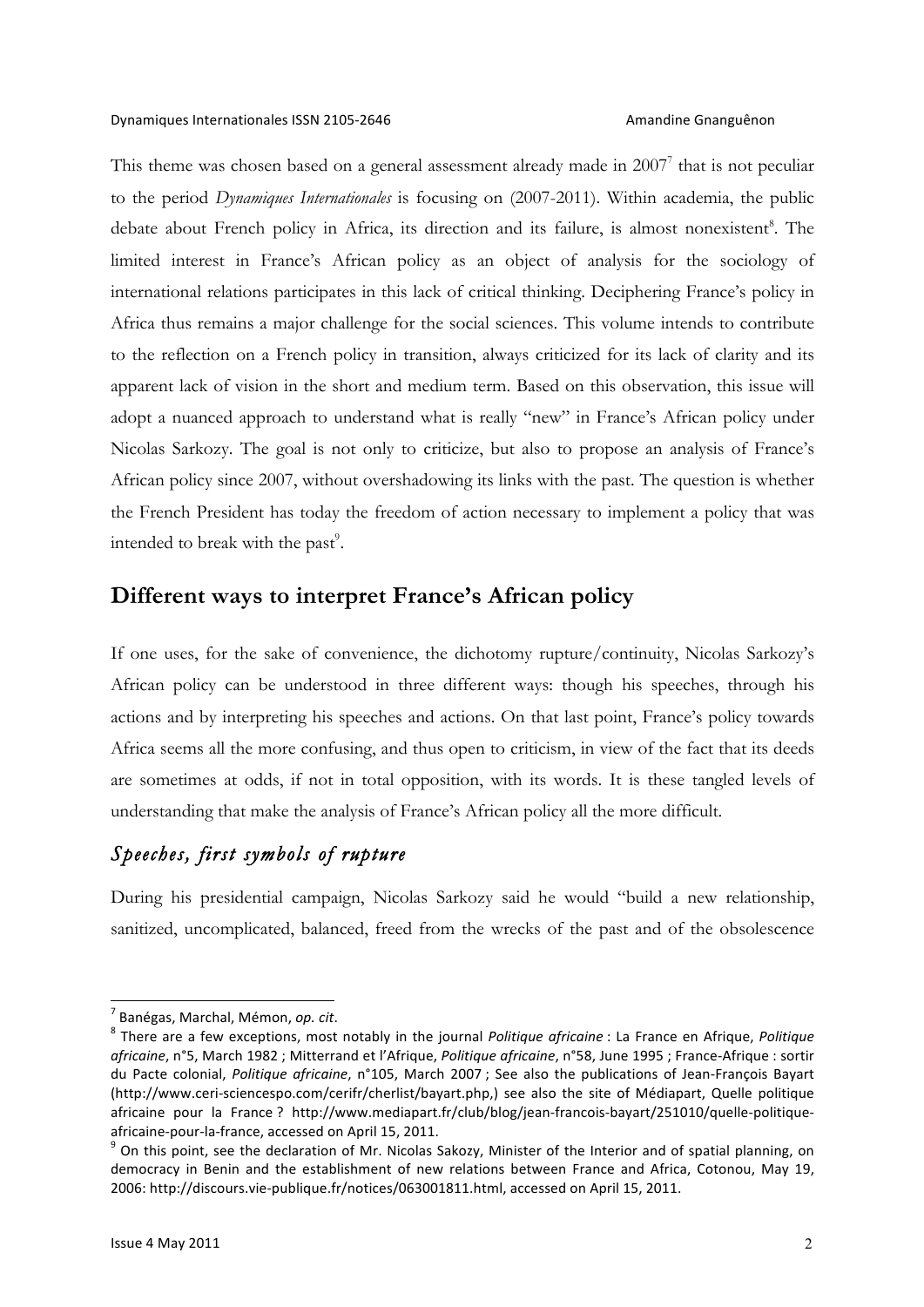that persists on both sides of the Mediterranean"10. For him, it was time to "turn the page on complacency, secrecy and ambiguity for good [and] to go beyond a simple personal relationship<sup>"11</sup>. Once he became President, this rupture was clearly confirmed in official speeches. On July 26, 2007, at the University Cheikh Anta Diop of Dakar, Nicolas Sarkozy gave a speech that was supposed to outline France's approach towards Africa. This speech raised the roof and a great hue and cry among many French and African intellectuals. Among these reactions, one can mention the book edited by Jean-Pierre Chrétien, *L'Afrique de Sarkozy : un déni d'histoire* (Sarkozy's Africa: history denied) (Paris, Karthala, 2008) reviewed here by Francis Arsène Fogue Kuaté. The second speech of the French President, in front of the South African Parliament in Cape Town, on February 28, 2008, promised a new rupture. He announced the revision and publication of the Franco-African defense agreements<sup>12</sup> and pledged the support of the French forces stationed in Africa to the collective security system of the African Union. He also insisted on the role of Europe as a "major partner of Africa in the field of peace and security"<sup>13</sup>. While trying, in this speech, to break away from the past, Nicolas Sarkozy invented nothing new.

"If you compare the speeches of Giscard and Mitterrand on Africa, continuity once again prevails. Some tired words, like solidarity, are given a new life. But the words were, under the previous presidencies, so ahead of their times that the only solution left was almost to stay quiet. Here, the sense of déjà vu is tempered by the change in tone as the language used is more in tune with the actual sensitivity of the speakers. A "new style" is put forward; it is more convincing because it seems sincere and it seems to reflect a real change in attitude"<sup>14</sup>. Beyond these speeches, it is interesting to uncover how much of "Sarkozy's style" and of his so-called rupture remains symbolic<sup>15</sup>.

The implementation of the reforms proposed by the Head of State shows a certain degree of inconsistency. The African cell at the Elysée was indeed eliminated. However, as Yves Gounin reminds us, France's African policy is still under the responsibility of Claude Guéant, Secretary General of the Office of the President of the Republic. The neglect of the French diplomacy

<sup>&</sup>lt;sup>10</sup> Speech of Cotonou, *op. cit.*<br><sup>11</sup> Idem.<br><sup>12</sup> The following States signed defense agreements with France: Gabon (1960), Central African Republic (1960), Côte d'Ivoire (1961), Togo (1963), Cameroon (1974), Senegal (1974), Djibouti (1977), and the Comoros (1978).<br><sup>13</sup> Speech of the President of the Republic to the South African Parliament, Cape Town, Thursday, February 28,

<sup>2008:</sup> http://www.diplomatie.gouv.fr/fr/IMG/pdf/PARLEMENT\_AS.pdf, accessed on April 15, 2011.<br><sup>14</sup> Médart, op. cit., p.33<br><sup>15</sup> Let's note here that France let the opportunity to enact a definitive rupture slip by in the wa

Tunisian and Libyan crises.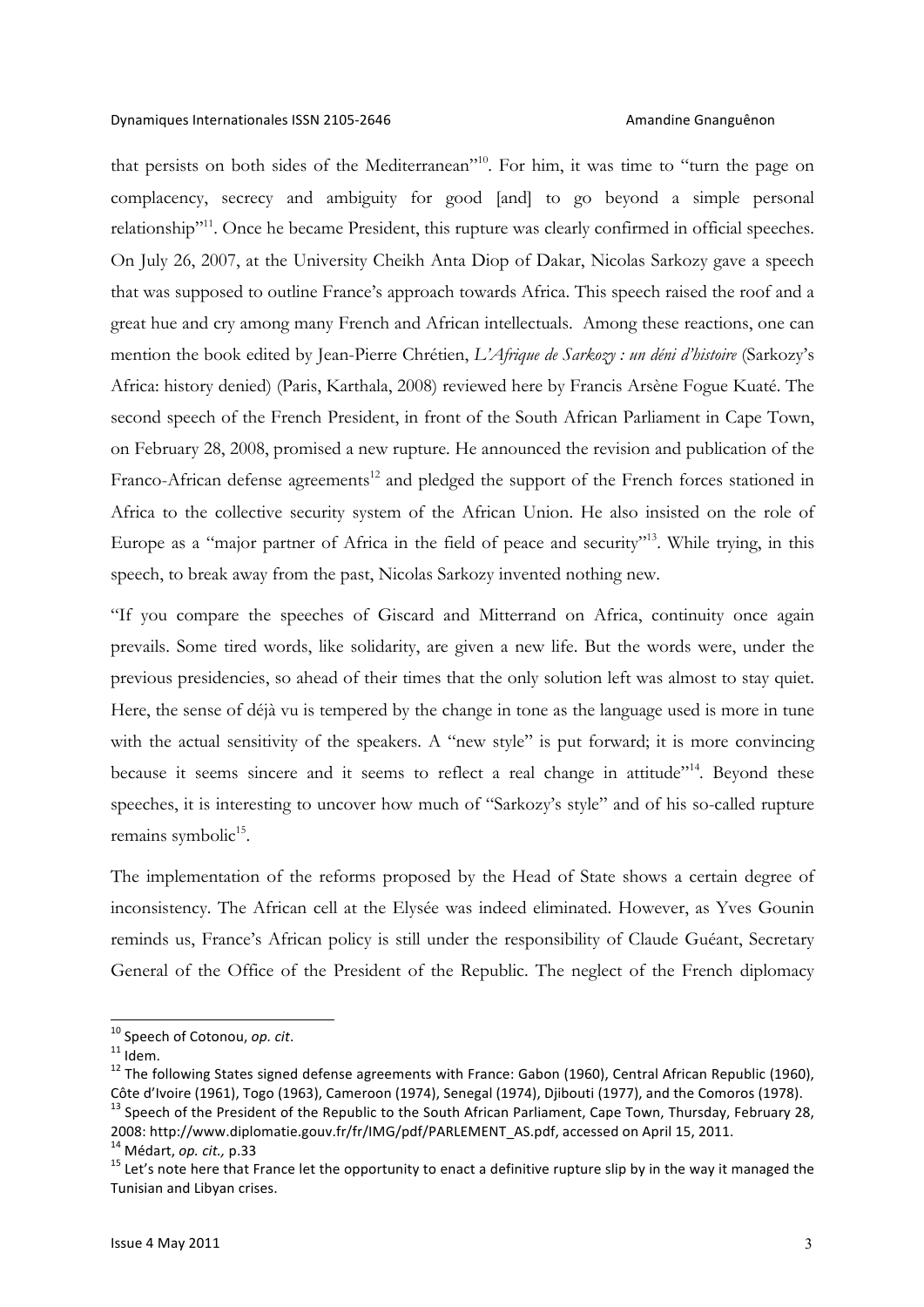### Dynamiques Internationales ISSN 2105-2646 Amandine Gnanguênon

machinery eventually elicited mixed reactions from former ministers and diplomats<sup>16</sup>. Within a polycentric administrative system where several structures are dealing with African issues (Ministries of foreign affairs, of finance and economy, of defense and the Elysée), the symbolic nature of these actions is highlighted by the fact that entrenched bureaucratic red tape still prevails. Symbol of a change that had a limited effect, Jean-Marie Bockel, who took over the position of Minister of cooperation in March 2008, was forced to resign two months later after having announced that he wanted to "sign the death certificate of Françafrique". Finally, as another sign of contradiction between words and deeds, Rama Yade who became Junior Minister in charge of human rights within the Ministry of foreign affairs has only very limited freedom of action. Nicolas Sarkozy waves the banner of change but, ultimately, ends up justifying an order already well established.

Compliance with this order is justified by the fact that "France's African policy has long been seen as an essential, but also singular and specific, dimension of France's foreign policy"<sup>17</sup>. We could even ask ourselves whether this specificity did not help Nicolas Sarkozy highlight that a rupture was indeed possible. Indeed, could the President have pronounced the same Dakar speech in Asia or Latin America? With this specificity in mind, is it possible for Nicolas Sarkozy to "normalize" France's African policy, in other words to make it similar to the rest of France's foreign policy? For now, many specificities remain unchanged, such as the organization of annual meetings between French and African Heads of State<sup>18</sup>. "Considered by its defenders, Presidents Hamani Diori of Niger and Léopold Sédar Senghor of Senegal, as a sort of "French Commonwealth", the first of these conclaves has been held in Niamey in 1973, with the participation of six Heads of State and Government"<sup>19</sup>. With the example of Cameroon in mind, Larissa Kojoue Kamga wonders whether the distant relationship between Nicolas Sarkozy and older Heads of State like Paul Biya are indicative of a desire to depersonalize the relationship between these two countries. Yves Gounin also returns to the issue of the celebration of 50 years of independence and raises the possibility of a new confrontation between Ancients and Moderns, a tension that, according to him, structures France's African policy. The offer by

<sup>&</sup>lt;sup>16</sup> See the critics formulated in the newspaper *Le Monde* of July 7, 2010 by Hubert Védrine and Alain Juppé and the interview of Jean-Christophe Rufin, former Ambassador to Senegal.

<sup>&</sup>lt;sup>17</sup> Châtaigner, op. cit., p. 247.<br><sup>18</sup> For further details, see J.-L. Dagut, Les sommets franco-africains, DEA thesis in African studies, CEAN of Bordeaux, 1980, 116 p. P. Hilaire de Prince, Les sommets franco-africains (1973-1996) : contribution à l'étude de la politique internationale : bilans et principes d'analyse, doctoral dissertation directed by B. Lacroix, 1999.

<sup>&</sup>lt;sup>19</sup> Pondi Jean-Emmanuel, « La coopération franco-africaine vue d'Afrique », *Revue internationale et stratégique*, 2002, vol. 2, n° 45, p. 128.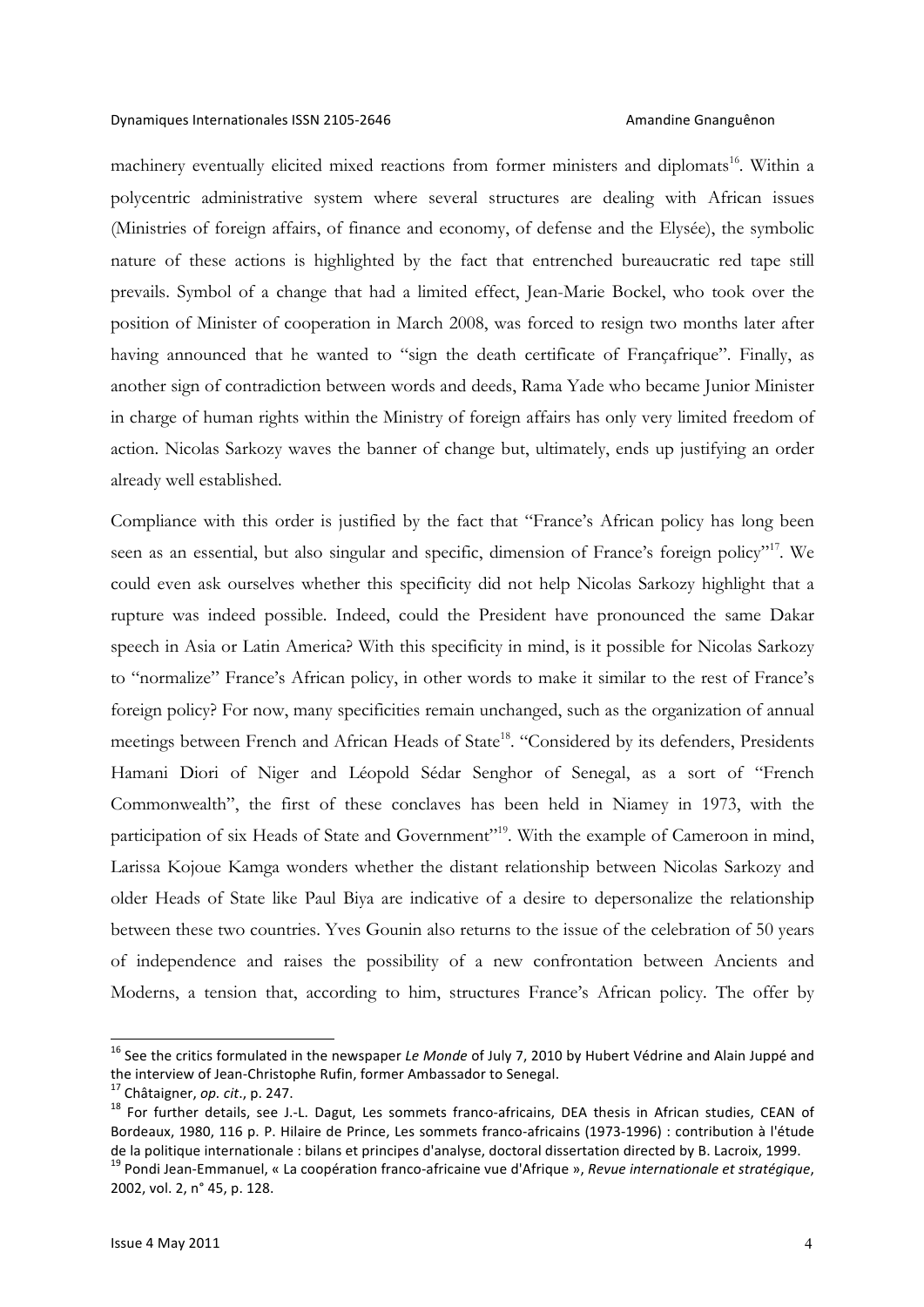France to its former colonies to parade during the Bastille Day celebration on the Champs Elysées has revived the controversy around a France that "supports dictators, while denouncing dictatorships"<sup>20</sup>. Far from the change announced, President Sarkozy's policy is fully in line with the processes launched by his predecessors. France's African policy continues to be influenced by two factors: domestic political issues and the evolution of the international environment.

## *Main policy directions*

President Sarkozy's main policy directions are a continuation of a French policy based on an obsession with security and stability<sup>21</sup>. Since the independence of its former colonies, French policy, that no longer has the means to achieve its ambitions, has gradually reduced its political, economic (official development assistance), and even military commitments on the continent because of its costs financially and in terms of image. The evolution of RECAMP (Reinforcement of African Peacekeeping Capacities) since its creation in 1998 has shown that France wants to multilateralize its African policy. Within the same framework that enabled French forces to support MISAB (Inter-African Mission to Monitor the Implementation of the Bangui Agreements) since February 1997 in the Central African Republic, French forces' mission is to support regional conflict management by African armies by providing them with equipment, training and exercises. These objectives, whether political or military, have been redefined above all to take advantage of and to adapt to a changing international environment. In his article, Patrick Ferras shows that the presence of a French support base in the United Arab Emirates, as a complement to the French forces in Djibouti, is a sign of the adaptation by the French military to a new strategic configuration, thus protecting France's vital and strategic interests in this zone.

Other contributions give further details on three aspects of French policy: multilateralization, Europeanization and Africanization. France is a key member of the European Union. However, as mentioned by Jean-Marie Chasles in his article on Chad, certain European officials fear that any reference to France's "special sphere of influence" (pré carré) means that they might "participate in Françafrican policy *via* EUFOR, or see France confuse its own interests with those of the European Union." Chasles asks what a "utilitarian vision of multilateralism" could mean in the case of Chad. While France tries to pursue its policy within a multilateral framework, Chasles wonders whether this is not an attempt to use the European and UN frameworks as a political instrument. However, in her article, Hélène Gandois confirms that, seen from New York, France

<sup>&</sup>lt;sup>20</sup> Marchesin, op. cit., p. 94<br><sup>21</sup> J.F. Bayart, Réflexions sur la politique africaine de la France", *Politique africaine* 58, 1995, p.43.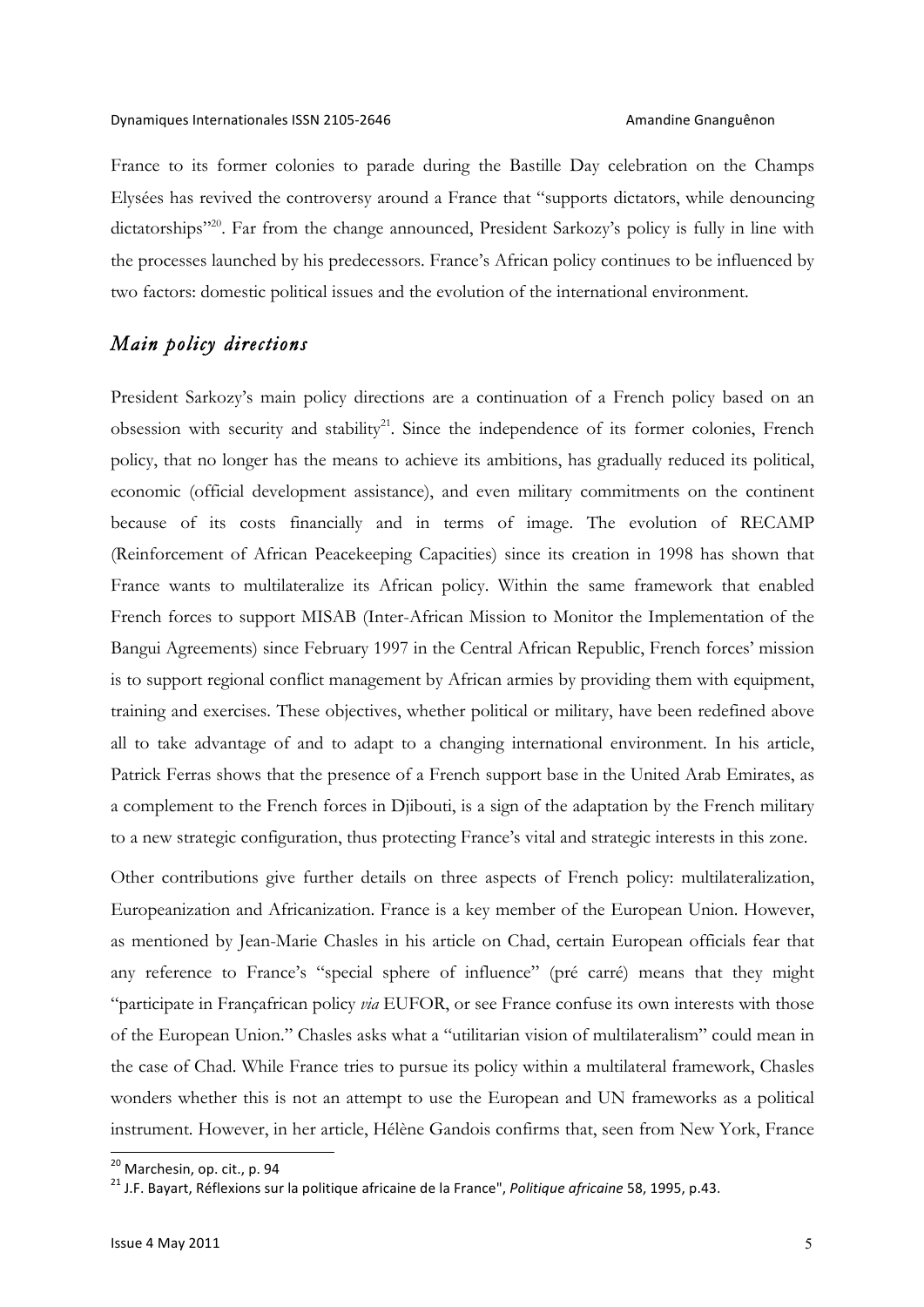has indeed taken a multilateral turn. Acting within a multilateral framework enables France to compensate for its lack of legitimacy. France's policy is embedded within a multilateral framework thanks to its action within the United Nations, the European Union and to its support to Africa regional organizations.

But France's reputation still remains tarnished by its past military interventions and the humiliation many Africans feel because of the country's restrictive immigration policy. "Speaking specifically to the youth, tired of hoping for better days that never come and tempted by emigration", Nicolas Sarkozy justified the tightening of his migration policy<sup>22</sup>. As Sonia le Gouriellec points out, Africans notice several inconsistencies and misunderstandings within France's domestic policy: a tightening of French immigration policy, a political *status quo* towards the dictatorships and a material disengagement with a reduced number of youth and technical experts sent to Africa and a reduction in official development assistance. Once again, the rupture announced in the speeches and expressed by symbolic acts and the changeable pragmatism of the President muddies the message.

### *The dilemmas of interpretation: the "Ivorian precedent"*

At first sight, the crisis in Côte d'Ivoire highlights that we are indeed facing a legality and legitimacy dilemma. The point here is not to go back on the history of the conflict<sup>23</sup>, but to assess whether what is happening in Côte d'Ivoire can set a "precedent". Criticizing France's support to President Mobutu in 1997, the newspaper *Le Monde* already referred to a "triple failure" in Zaire: the failure of an ambition, of a method and of a morality<sup>24</sup>. This assessment can arguably be applied today to understand how the latest intervention by the French forces *Licorne* under a UN mandate can be differently interpreted. What was France's ambition? To protect French nationals in the country and support UNOCI (United Nations Operation in Côte d'Ivoire). What was its method? A multilateral legal framework, i.e. an intervention under a UN mandate. What was the morality behind its intervention? Was France, because of its common historic legacy with Côte d'Ivoire, the most legitimate actor for this intervention? That's where the shoe pinches for many commentators. The fact that the Economic Community of West African States (ECOWAS) and the African Union (AU) were the first ones the international community turned to solve this

<sup>&</sup>lt;sup>22</sup> Anne-Cécile Robert, Un discours controversé, L'Afrique au kärcher, Le Monde diplomatique, September 2007, p.32. 

<sup>&</sup>lt;sup>23</sup> For more information on Côte d'Ivoire, see Christian Bouquet's publications, especially C. Bouquet, Géopolitique de la Côte d'Ivoire : le désespoir de Kourouma, Paris, Armand Colin, 2008, 274 p. See also T. Hofnung, La crise en Côte d'Ivoire : dix clés pour comprendre, Paris : La Découverte, 2005, 140 p.

<sup>&</sup>lt;sup>24</sup> *Le Monde*, 19 mars 1997.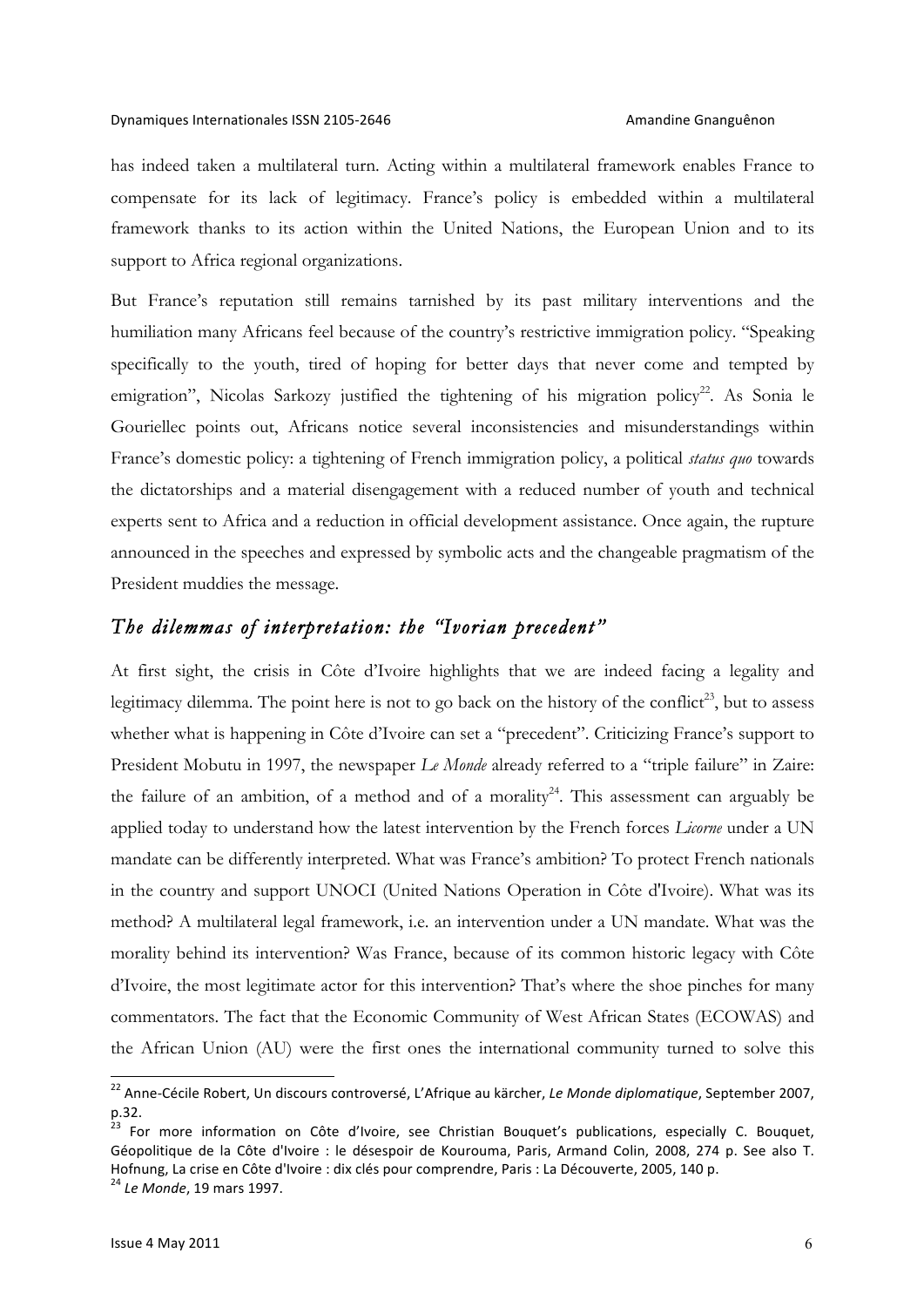### Dynamiques Internationales ISSN 2105-2646 Amandine Gnanguênon

crisis clearly answers that question and shows that ECOWAS and the AU were considered as the most legitimate actors to intervene. But the failure of the African mediation attempts and the fact that ECOWAS did not follow through with its threat to intervene militarily led *de facto* to France's intervention as it already had troops on the ground and had the necessary capabilities to do so.

Beyond the Ivorian example, one of the inconsistencies linked to the desire to "Africanize" conflict management seems to show through. Two approaches stand at loggerheads, one based on an obligation of means, the other on a performance obligation. In other words, since the most legitimate actors, the African States, do not have the necessary capabilities (logistical and financial) to intervene, they cannot act until they acquire those means. Conversely, for the actors that have the necessary capabilities, the issue here is to offset their lack of legitimacy by insisting on the legality of their intervention. Ultimately, the selective use of military means for humanitarian purposes ends up politicizing the legality/legitimacy debate. It is thus not easy for France to reconcile respect for the sovereignty and independence of States and its emphasis on the development of their populations. Beyond the different factors previously outlined, other elements appeared that limit implicitly President Sarkozy's freedom of action.

# **The Franco-African legacy's challenge to Nicolas Sarkozy**

The ties between France and the African continent are defined both by their constancy and by their closeness. Against this background, the key here is to "help France overcome its stunted image as a colonial power and put and end to the endless war of memories in order to come up with a shared narrative."25 Nicolas Sarkozy is *de facto* part of this legacy as he represents the French nation-state, the only entity able, because of its historic continuity, to take responsibility today for what it did in the past. To be sure, " […] even though the Head of State can indeed heavily influence the direction taken by our country's foreign policy, we should not underestimate the inevitable inertia that weighs on this policy, an inertia that reflects the permanence of our vital interests and our respect for past commitments.<sup>26</sup>

Speeches tend to obscure a legacy that French political leaders, one after the other, seem to have a hard time coming to terms with. But it is difficult to forget a past that constantly comes back to haunt the present, even casting a doubt on France's intention. History, firmly anchored in

<sup>&</sup>lt;sup>25</sup> J.-L. Bonniol, « L'Afrique » immobile. À propos du discours de Nicolas Sarkozy à Dakar (July 26, 2007), Bulletin amades, N°72, 2007: http://amades.revues.org/index87.html#bodyftn5, accessed on April 15, 2011.<br><sup>26</sup> Charrette, *op. cit.*, p.8.